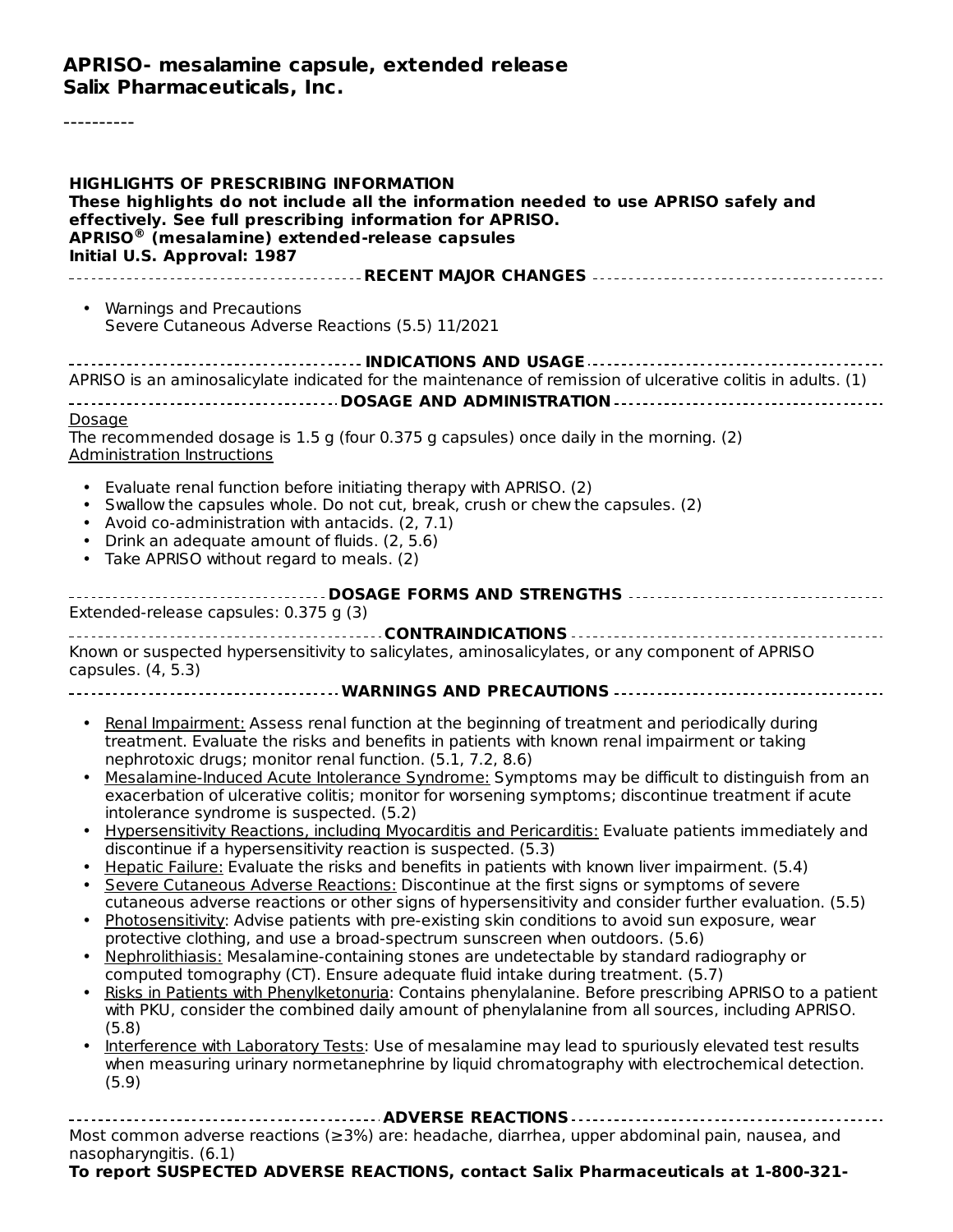#### **To report SUSPECTED ADVERSE REACTIONS, contact Salix Pharmaceuticals at 1-800-321- 4576 or FDA at 1-800-FDA-1088 or www.fda.gov/medwatch.**

#### **DRUG INTERACTIONS**

- Nephrotoxic Agents including NSAIDs: Increased risk of nephrotoxicity; monitor for changes in renal function and mesalamine-related adverse reactions. (7.2)
- Azathioprine or 6-Mercaptopurine: Increased risk of blood disorders; monitor complete blood cell counts and platelet counts. (7.3)

**USE IN SPECIFIC POPULATIONS** Geriatric Patients: Increased risk of blood dyscrasias; monitor blood cell counts and platelet counts. (8.5) **See 17 for PATIENT COUNSELING INFORMATION.**

**Revised: 11/2021**

#### **FULL PRESCRIBING INFORMATION: CONTENTS\***

- **1 INDICATIONS AND USAGE**
- **2 DOSAGE AND ADMINISTRATION**
- **3 DOSAGE FORMS AND STRENGTHS**
- **4 CONTRAINDICATIONS**

### **5 WARNINGS AND PRECAUTIONS**

- 5.1 Renal Impairment
- 5.2 Mesalamine-Induced Acute Intolerance Syndrome
- 5.3 Hypersensitivity Reactions
- 5.4 Hepatic Failure
- 5.5 Severe Cutaneous Adverse Reactions
- 5.6 Photosensitivity
- 5.7 Nephrolithiasis
- 5.8 Risks in Patients with Phenylketonuria
- 5.9 Interference with Laboratory Tests

### **6 ADVERSE REACTIONS**

- 6.1 Clinical Trials Experience
- 6.2 Postmarketing Experience

### **7 DRUG INTERACTIONS**

- 7.1 Antacids
- 7.2 Nephrotoxic Agents, Including Non-Steroidal Anti-Inflammatory Drugs
- 7.3 Azathioprine or 6-Mercaptopurine
- 7.4 Interference with Urinary Normetanephrine Measurements

### **8 USE IN SPECIFIC POPULATIONS**

- 8.1 Pregnancy
- 8.2 Lactation
- 8.4 Pediatric Use
- 8.5 Geriatric Use
- 8.6 Renal Impairment

### **10 OVERDOSAGE**

### **11 DESCRIPTION**

### **12 CLINICAL PHARMACOLOGY**

- 12.1 Mechanism of Action
- 12.3 Pharmacokinetics

### **13 NONCLINICAL TOXICOLOGY**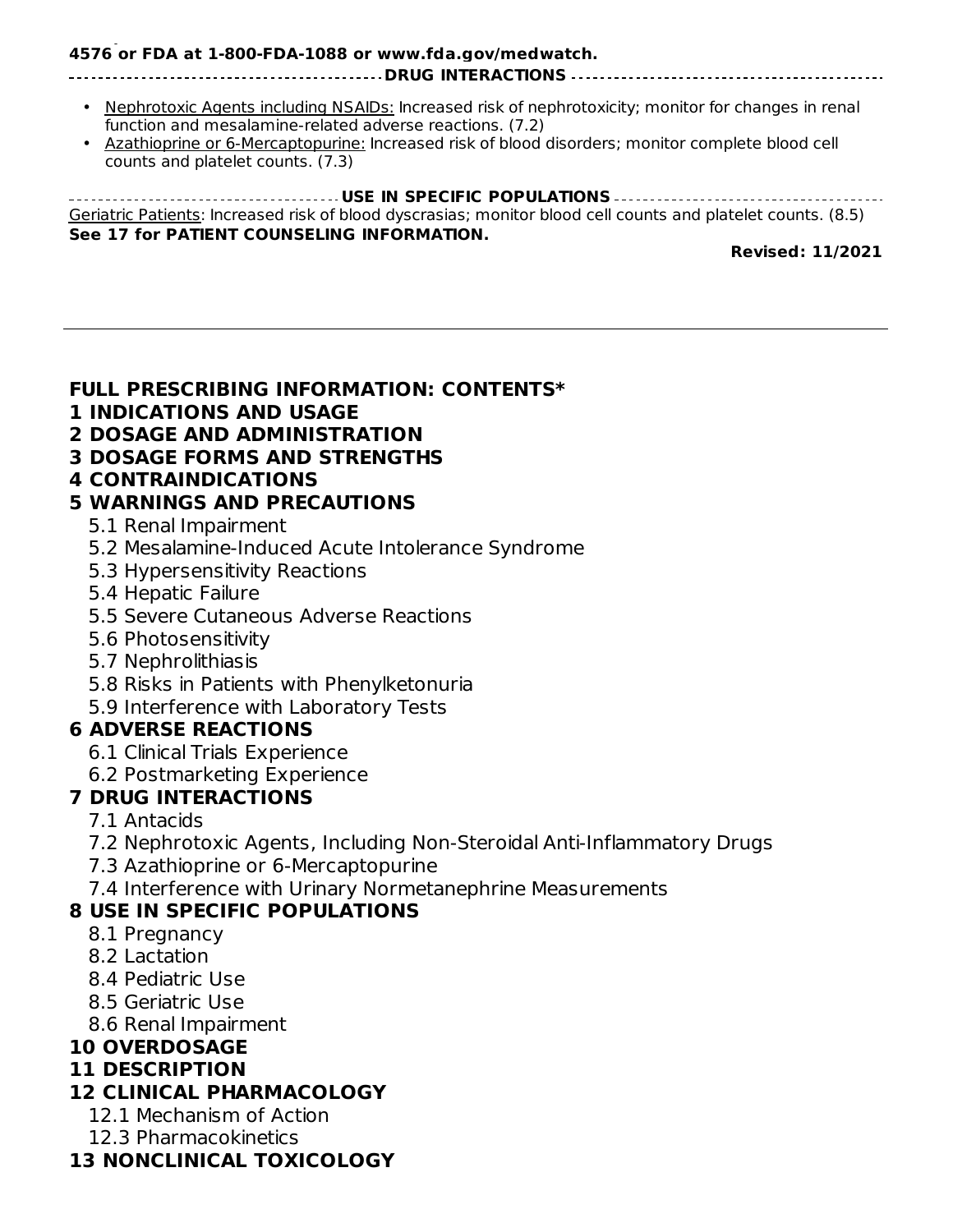- 13.1 Carcinogenesis, Mutagenesis, Impairment of Fertility
- 13.2 Animal Toxicology and/or Pharmacology

#### **14 CLINICAL STUDIES**

### **16 HOW SUPPLIED/STORAGE AND HANDLING**

#### **17 PATIENT COUNSELING INFORMATION**

\* Sections or subsections omitted from the full prescribing information are not listed.

### **FULL PRESCRIBING INFORMATION**

### **1 INDICATIONS AND USAGE**

APRISO is indicated for the maintenance of remission of ulcerative colitis in adults.

# **2 DOSAGE AND ADMINISTRATION**

#### Dosage

The recommended dosage in adults is 1.5 g (four 0.375 g capsules) orally once daily in the morning.

#### Administration Instructions

- Evaluate renal function before initiating therapy with APRISO [see Warnings and Precautions (5.1)].
- Swallow APRISO capsules whole. Do not cut, break, crush or chew the capsules.
- Avoid co-administration of APRISO with antacids [see Drug Interactions (7.1)].
- Drink an adequate amount of fluids [see Warnings and Precautions (5.6)].
- Take APRISO without regard to meals [see Clinical Pharmacology (12.3)].

# **3 DOSAGE FORMS AND STRENGTHS**

Extended-release capsules: 0.375 g mesalamine in a light blue opaque gelatin capsule with the letters "G" and "M" imprinted on either side of a black band.

# **4 CONTRAINDICATIONS**

APRISO is contraindicated in patients with hypersensitivity to salicylates or aminosalicylates or to any of the components of APRISO capsules (see Warnings and Precautions (5.3), Adverse Reactions (6.2), Description (11)].

### **5 WARNINGS AND PRECAUTIONS**

### **5.1 Renal Impairment**

Renal impairment, including minimal change disease, acute and chronic interstitial nephritis, and renal failure, has been reported in patients given products such as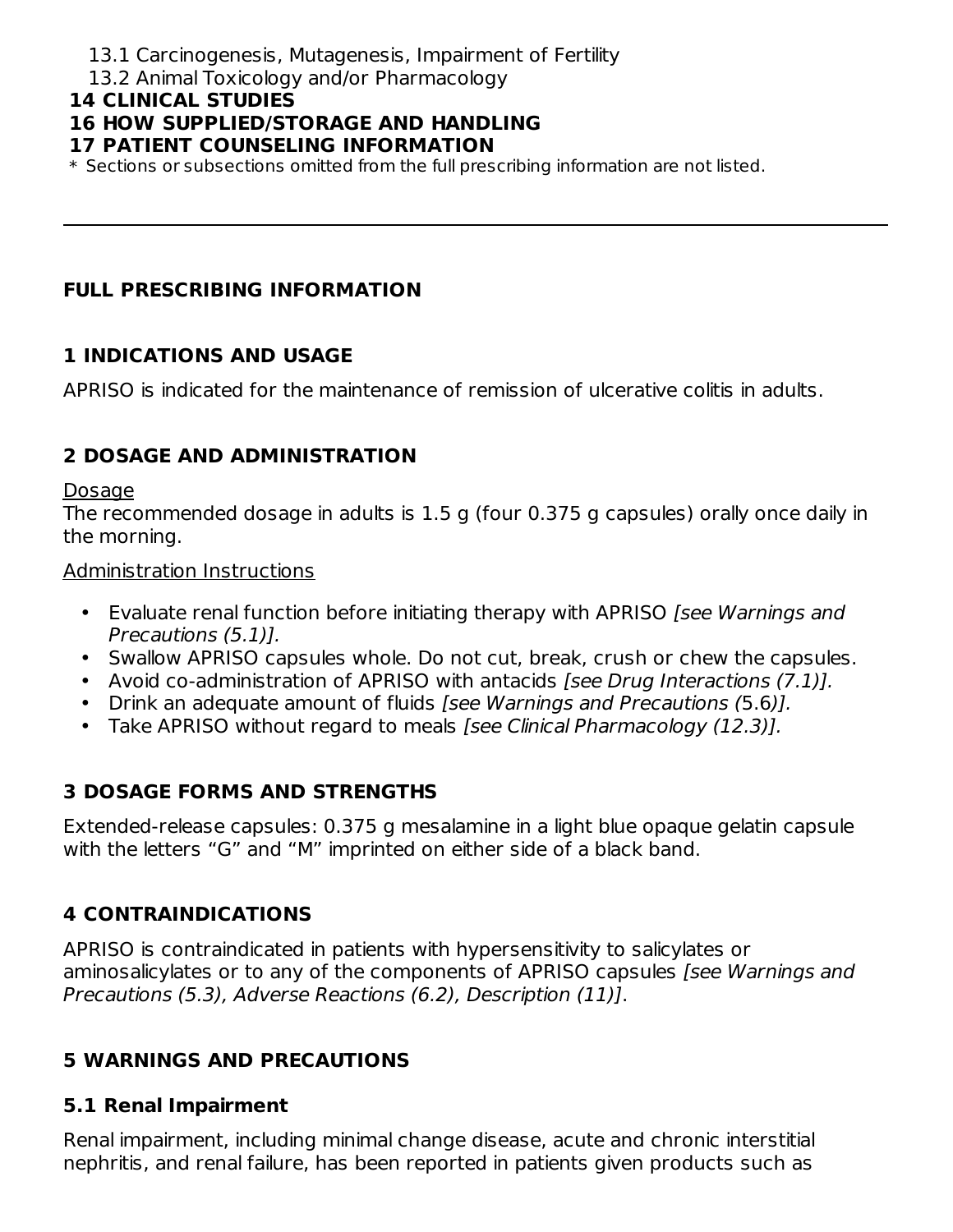APRISO that contain mesalamine or are converted to mesalamine. In animal studies, the kidney was the principal organ of mesalamine toxicity [see Adverse Reactions (6.2), Nonclinical Toxicology (13.2)].

Evaluate renal function prior to initiation of APRISO therapy and periodically while on therapy. Evaluate the risks and benefits of using APRISO in patients with known renal impairment or a history of renal disease or taking concomitant nephrotoxic drugs [see Drug Interactions (7.2), Use in Specific Populations (8.6)].

### **5.2 Mesalamine-Induced Acute Intolerance Syndrome**

Mesalamine has been associated with an acute intolerance syndrome that may be difficult to distinguish from an exacerbation of ulcerative colitis. Although the exact frequency of occurrence has not been determined, it has occurred in 3% of patients in controlled clinical trials of mesalamine or sulfasalazine. Symptoms include cramping, acute abdominal pain and bloody diarrhea, sometimes fever, headache, and rash. Monitor patients for worsening of these symptoms while on treatment. If acute intolerance syndrome is suspected, promptly discontinue treatment with APRISO.

### **5.3 Hypersensitivity Reactions**

Some patients have experienced a hypersensitivity reaction to sulfasalazine. Some patients may have a similar reaction to APRISO or to other compounds that contain or are converted to mesalamine.

As with sulfasalazine, mesalamine-induced hypersensitivity reactions may present as internal organ involvement, including myocarditis, pericarditis, nephritis, hepatitis, pneumonitis and hematologic abnormalities. Evaluate patients immediately if signs or symptoms of a hypersensitivity reaction are present. Discontinue APRISO if an alternative etiology for the signs and symptoms cannot be established.

### **5.4 Hepatic Failure**

There have been reports of hepatic failure in patients with pre-existing liver disease who have been administered mesalamine. Evaluate the risks and benefits of using APRISO in patients with known liver impairment.

### **5.5 Severe Cutaneous Adverse Reactions**

Severe cutaneous adverse reactions, including Stevens-Johnson syndrome (SJS) and toxic epidermal necrolysis (TEN), drug reaction with eosinophilia and systemic symptoms (DRESS), and acute generalized exanthematous pustulosis (AGEP) have been reported with the use of mesalamine [see Adverse Reactions (6.2)]. Discontinue APRISO at the first signs or symptoms of severe cutaneous adverse reactions or other signs of hypersensitivity and consider further evaluation.

### **5.6 Photosensitivity**

Patients with pre-existing skin conditions such as atopic dermatitis and atopic eczema have reported more severe photosensitivity reactions. Advise patients to avoid sun exposure, wear protective clothing, and use a broad-spectrum sunscreen when outdoors.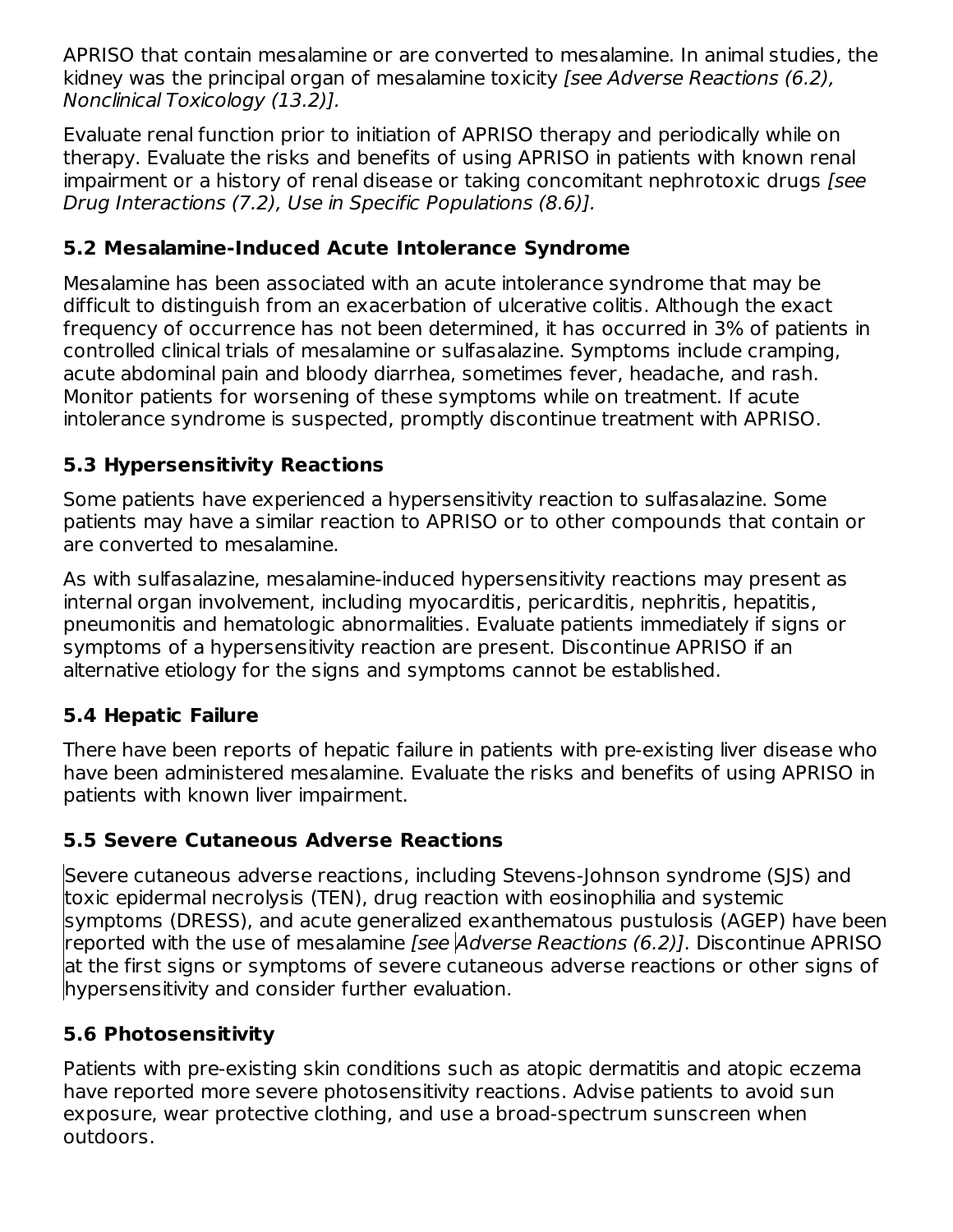# **5.7 Nephrolithiasis**

Cases of nephrolithiasis have been reported with the use of mesalamine, including stones with 100% mesalamine content. Mesalamine-containing stones are radiotransparent and undetectable by standard radiography or computed tomography (CT). Ensure adequate fluid intake during treatment with APRISO.

### **5.8 Risks in Patients with Phenylketonuria**

Phenylalanine can be harmful to patients with phenylketonuria (PKU). APRISO contains phenylalanine, a component of aspartame. Each APRISO 0.375 g capsule contains 0.56 mg of phenylalanine. Before prescribing APRISO to a patient with PKU, consider the combined daily amount of phenylalanine from all sources, including APRISO.

### **5.9 Interference with Laboratory Tests**

Use of APRISO may lead to spuriously elevated test results when measuring urinary normetanephrine by liquid chromatography with electrochemical detection because of the similarity in the chromatograms of normetanephrine and the main metabolite of mesalamine, N-acetyl-5-aminosalicylic acid (N-Ac-5-ASA). Consider an alternative, selective assay for normetanephrine.

# **6 ADVERSE REACTIONS**

The following clinically significant adverse reactions are described elsewhere in labeling:

- Renal Impairment [see Warnings and Precautions (5.1)]
- Mesalamine-Induced Acute Intolerance Syndrome [see Warnings and Precautions  $(5.2)$ ]
- Hypersensitivity Reactions [see Warnings and Precautions (5.3)]
- Hepatic Failure [see Warnings and Precautions (5.4)]
- Severe Cutaneous Adverse Reactions [see Warnings and Precautions (5.5)]
- Photosensitivity [see Warnings and Precautions (5.6)]
- Nephrolithiasis [see Warnings and Precautions (5.7)]
- Risks in Patients with Phenylketonuria [see Warnings and Precautions (5.8)]

### **6.1 Clinical Trials Experience**

Because clinical studies are conducted under widely varying conditions, adverse reaction rates observed in the clinical trials of a drug cannot be directly compared to rates in the clinical trials of another drug and may not reflect the rates observed in practice.

The data described below reflect exposure to APRISO in 557 patients, including 354 exposed for at least 6 months and 250 exposed for greater than one year. APRISO was studied in two placebo-controlled trials (n=367 treated with APRISO) and in one openlabel, long-term study (n=190 additional patients). The population consisted of patients with ulcerative colitis; the mean age was 47 years, 54% were female, and 93% were white. Patients received doses of APRISO 1.5 g administered orally once per day for six months in the placebo-controlled trials and for up to 24 months in the open‑label study.

In the two placebo-controlled trials, the most common reactions reported in at least 3% of APRISO-treated patients and at a greater rate than placebo are shown in Table 1 below.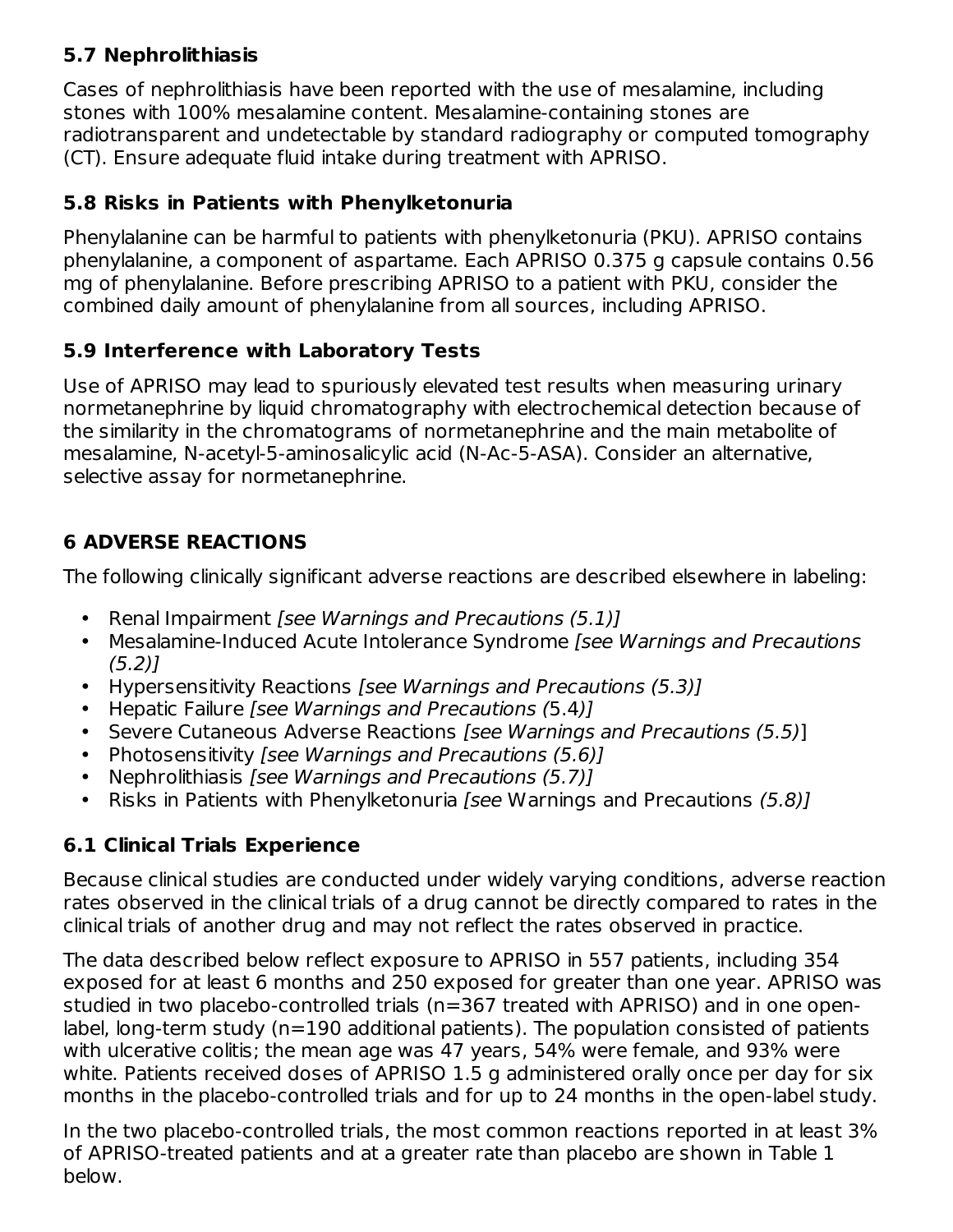#### **Table 1: Common Adverse Reactions in Clinical Trials of Adults with \* Ulcerative Colitis**

|                      | <b>APRISO</b>                 | <b>Placebo</b> |  |
|----------------------|-------------------------------|----------------|--|
|                      | 1.5 g once daily<br>$N = 367$ | $N = 185$      |  |
| Headache             | 11%                           | 8%             |  |
| Diarrhea             | 8%                            | 7%             |  |
| Upper Abdominal Pain | 5%                            | 3%             |  |
| Nausea               | 4%                            | 3%             |  |
| Nasopharyngitis      | 4%                            | 3%             |  |

 $\,^*$  Reported in at least 3% of APRISO-treated patients and at a greater rate than with placebo

The following adverse reactions, presented by body system, were reported at a frequency less than 3% in patients treated with APRISO for up to 24 months in controlled and open-label trials.

Ear and Labyrinth Disorders: tinnitus, vertigo

Dermatological Disorder: alopecia

Gastrointestinal: lower abdominal pain, rectal hemorrhage

Laboratory Abnormalities: increased triglycerides, decreased hematocrit and hemoglobin

General Disorders and Administration Site Disorders: fatigue

Hepatic: hepatitis cholestatic, transaminases increased

Renal Disorders: creatinine clearance decreased, hematuria

Musculoskeletal: pain, arthralgia

Respiratory: dyspnea

### **6.2 Postmarketing Experience**

The following adverse reactions have been identified during post approval use of APRISO or other mesalamine-containing products. Because many of these reactions are reported voluntarily from a population of unknown size, it is not always possible to reliably estimate their frequency or establish a causal relationship to drug exposure.

Body as a Whole: lupus-like syndrome, drug fever

Cardiovascular: pericarditis, pericardial effusion, myocarditis [see Warnings and Precautions (5.3)]

Gastrointestinal: pancreatitis, cholecystitis, gastritis, gastroenteritis, gastrointestinal bleeding, perforated peptic ulcer

Hepatic: jaundice, cholestatic jaundice, hepatitis, liver necrosis, liver failure, Kawasaki-like syndrome including changes in liver enzymes

Hematologic: agranulocytosis, aplastic anemia

Nervous System: intracranial hypertension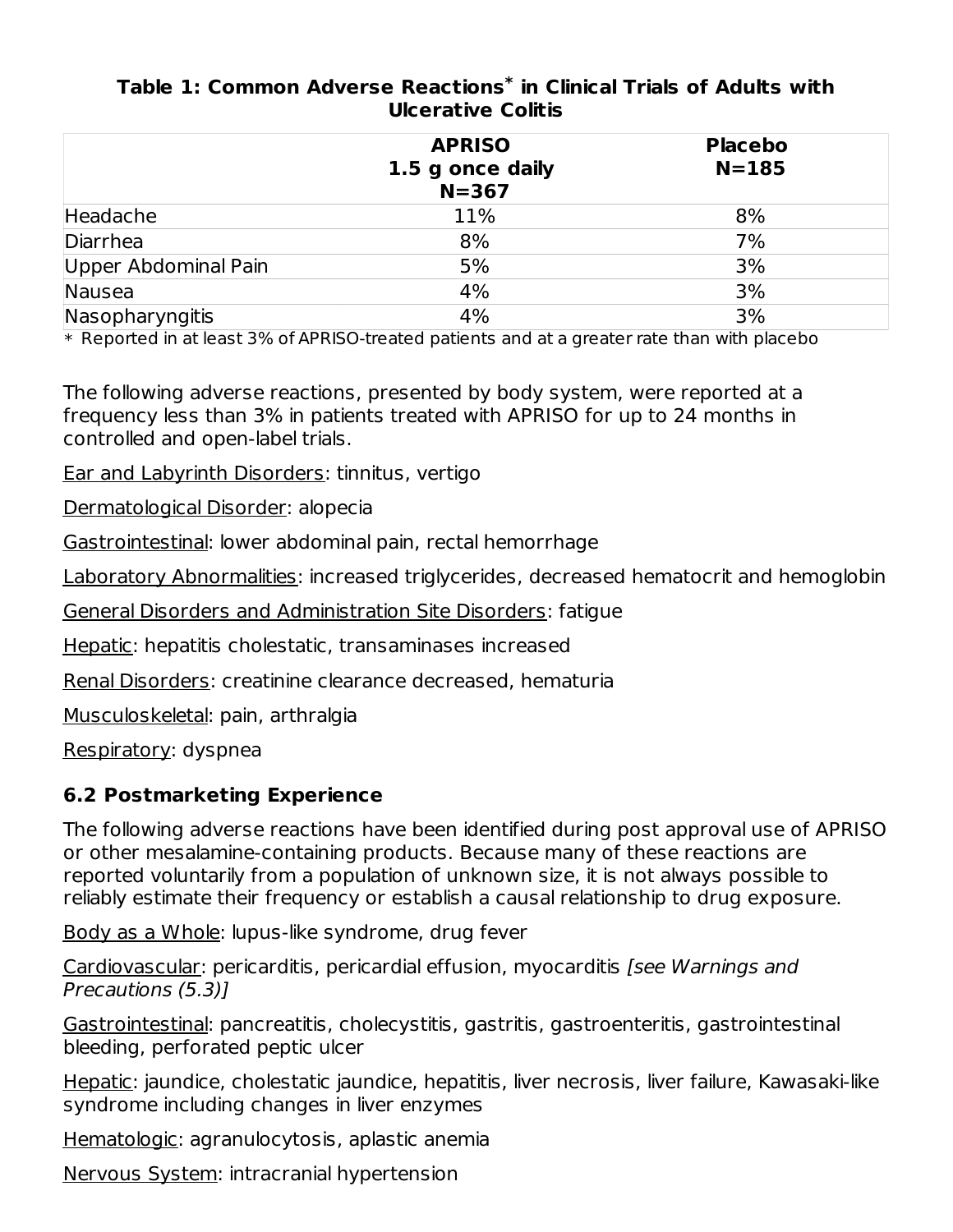Neurological/Psychiatric: peripheral neuropathy, Guillain-Barré syndrome, transverse myelitis

Renal and Urinary: nephrogenic diabetes insipidus, interstitial nephritis, renal failure, minimal change disease, nephrolithiasis [see Warnings and Precautions (5.1, 5.7)]

Respiratory/Pulmonary: eosinophilic pneumonia, interstitial pneumonitis, pleurisy/pleuritis

Skin: psoriasis, pyoderma gangrenosum, erythema nodosum, SJS/TEN, DRESS, and AGEP [see Warnings and Precautions (5.5)]

Renal/Urogenital: reversible oligospermia

# **7 DRUG INTERACTIONS**

### **7.1 Antacids**

Because the dissolution of the coating of the granules in APRISO capsules depends on pH, avoid co-administration of APRISO capsules with antacids [see Dosage and Administration(2)].

### **7.2 Nephrotoxic Agents, Including Non-Steroidal Anti-Inflammatory Drugs**

The concurrent use of mesalamine with known nephrotoxic agents, including nonsteroidal anti-inflammatory drugs (NSAIDs) may increase the risk of nephrotoxicity. Monitor patients taking nephrotoxic drugs for changes in renal function and mesalamine-related adverse reactions [see Warnings and Precautions (5.1)].

### **7.3 Azathioprine or 6-Mercaptopurine**

The concurrent use of mesalamine with azathioprine or 6-mercaptopurine and/or other drugs known to cause myelotoxicity may increase the risk for blood disorders, bone marrow failure, and associated complications. If concomitant use of APRISO and azathioprine or 6-mercaptopurine cannot be avoided, monitor blood tests, including complete blood cell counts and platelet counts.

### **7.4 Interference with Urinary Normetanephrine Measurements**

Use of APRISO may lead to spuriously elevated test results when measuring urinary normetanephrine by liquid chromatography with electrochemical detection (see Warnings and Precautions (5.9)]. Consider an alternative, selective assay for normetanephrine.

# **8 USE IN SPECIFIC POPULATIONS**

### **8.1 Pregnancy**

### Risk Summary

Published data from meta-analyses, cohort studies and case series on the use of mesalamine during pregnancy have not reliably informed an association with mesalamine and major birth defects, miscarriage, or adverse maternal or fetal outcomes (see Data).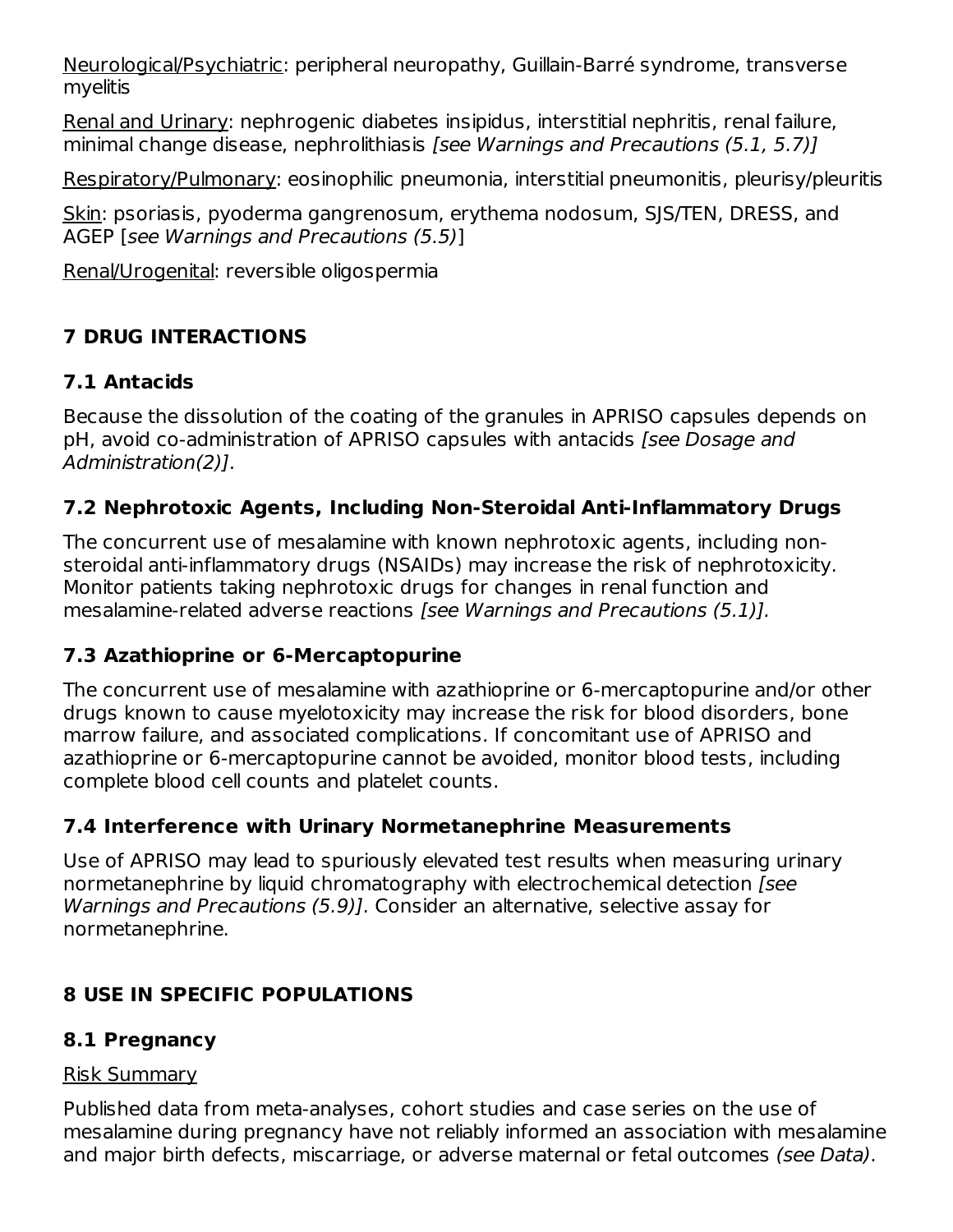In animal reproduction studies, there were no adverse developmental outcomes with administration of oral mesalamine during organogenesis to pregnant rats and rabbits at doses 1.7 and 5.4 times, respectively, the maximum recommended human dose (see Data).

The estimated background risk of major birth defects and miscarriage for the indicated populations is unknown. Adverse outcomes in pregnancy occur regardless of the health of the mother or the use of medications. In the U.S. general population, the estimated background risk of major birth defects and miscarriage in clinically recognized pregnancies is 2 to 4% and 15 to 20%, respectively.

### Clinical Considerations

### Disease-associated maternal and embryo/fetal risk

Published data suggest that increased disease activity is associated with the risk of developing adverse pregnancy outcomes in women with ulcerative colitis. Adverse pregnancy outcomes include preterm delivery (before 37 weeks of

gestation), low birth weight (less than 2500 g) infants, and small for gestational age at birth.

### Data

### Human Data

Published data from meta-analyses, cohort studies and case series on the use of mesalamine during early pregnancy (first trimester) and throughout pregnancy have not reliably informed an association of mesalamine and major birth defects,

miscarriage, or adverse maternal or fetal outcomes. There is no clear evidence that mesalamine exposure in early pregnancy is associated with an increased risk in major congenital malformations, including cardiac malformations. Published epidemiologic studies have important methodological limitations which hinder interpretation of the data, including inability to control for confounders, such as underlying maternal disease, and maternal use of concomitant medications, and missing information on the dose and duration of use for mesalamine products.

### Animal Data

Reproduction studies with mesalamine during organogenesis have been performed in rats at oral doses up to 320 mg/kg/day (about 1.7 times the recommended human dose based on a body surface area comparison) and rabbits at doses up to 495 mg/kg/day (about 5.4 times the recommended human dose based on a body surface area comparison) and have revealed no evidence of harm to the fetus due to mesalamine.

### **8.2 Lactation**

### Risk Summary

Data from published literature report the presence of mesalamine and its metabolite, Nacetyl 5-aminosalicylic acid in human milk in small amounts with relative infant doses (RID) of 2% or less (see Data). There are case reports of diarrhea in breastfed infants exposed to mesalamine (see Clinical Considerations). There is no information on the effects of the drug on milk production. The lack of clinical data during lactation precludes a clear determination of the risk of APRISO to an infant during lactation; therefore, the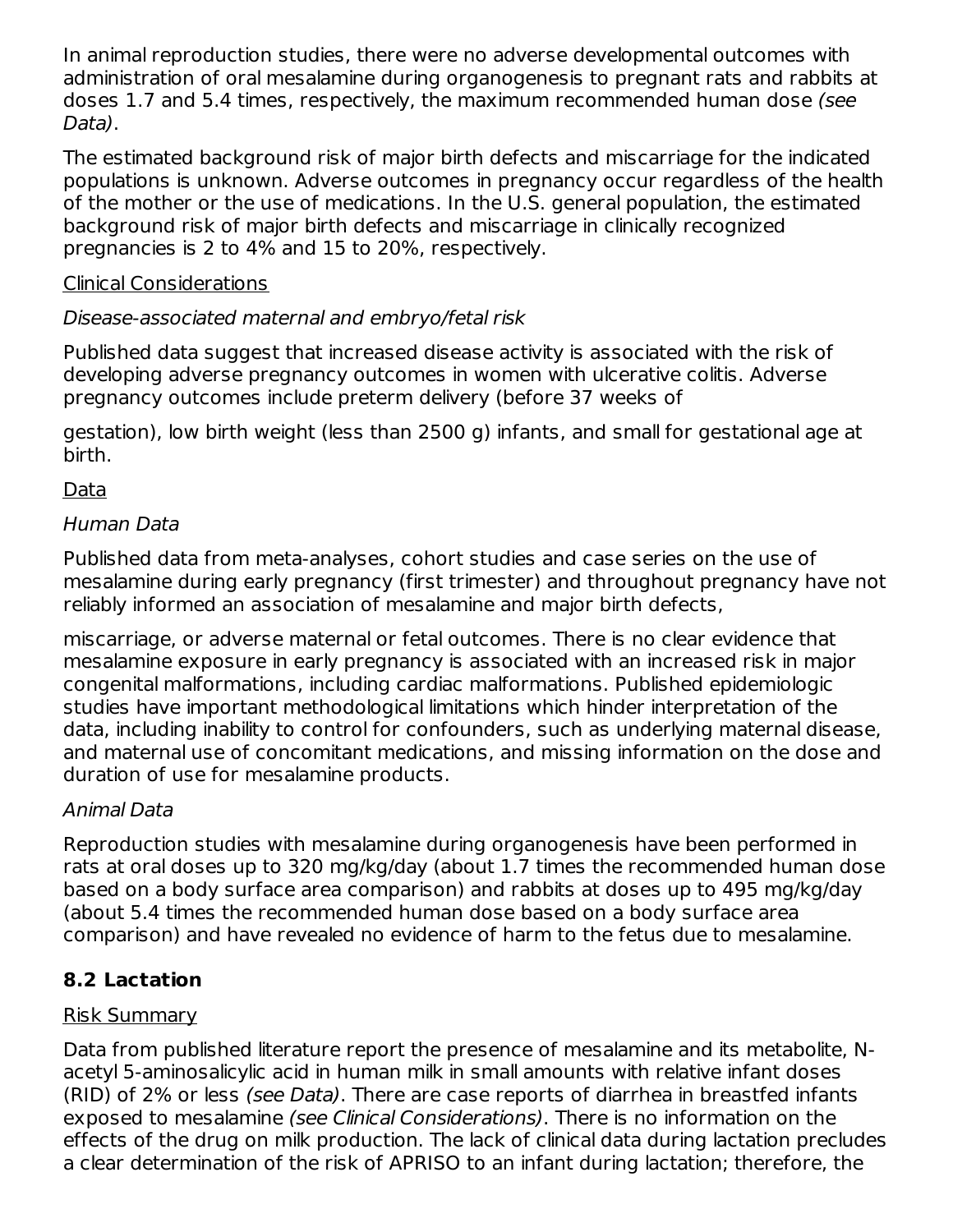developmental and health benefits of breastfeeding should be considered along with the mother's clinical need for APRISO and any potential adverse effects on the breastfed child from APRISO or from the underlying maternal condition.

### Clinical Considerations

Advise the caregiver to monitor the breastfed infant for diarrhea.

### Data

In published lactation studies, maternal mesalamine doses from various oral and rectal formulations and products ranged from 500 mg to 4.8 g daily. The average concentration of mesalamine in milk ranged from non-detectable to 0.5 mg/L. The average concentration of the N-acetyl-5-aminosalicylic acid in milk ranged from 0.2 to 9.3 mg/L. Based on these concentrations, estimated infant daily dosages for an exclusively breastfed infant are 0 to 0.075 mg/kg/day (RID 0 to 0.1%) of mesalamine and 0.03 to 1.4 mg/kg/day of N-acetyl-5-aminosalicylic acid.

# **8.4 Pediatric Use**

Safety and effectiveness of APRISO in pediatric patients have not been established.

# **8.5 Geriatric Use**

Clinical studies of APRISO did not include sufficient numbers of subjects aged 65 years and over to determine whether they respond differently than younger subjects. Reports from uncontrolled clinical studies and postmarketing reporting systems suggested a higher incidence of blood dyscrasias (i.e., agranulocytosis, neutropenia and pancytopenia) in patients

who were 65 years or older compared to younger patients taking mesalamine-containing products such as APRISO. Monitor complete blood cell counts and platelet counts in elderly patients during treatment with APRISO. In general, consider the greater frequency of decreased hepatic, renal, or cardiac function, and of concomitant disease or other drug therapy in elderly patients when prescribing APRISO [see Use in Specific Populations (8.6)].

# **8.6 Renal Impairment**

Mesalamine is known to be substantially excreted by the kidney, and the risk of adverse reactions to this drug may be greater in patients with impaired renal function. Evaluate renal function in all patients prior to initiation and periodically while on APRISO therapy. Monitor patients with known renal impairment or history of renal disease or taking nephrotoxic drugs for decreased renal function and mesalamine-related adverse reactions [see Warnings and Precautions(5.1), Adverse Reactions (6.2), Drug Interactions (7.2)].

# **10 OVERDOSAGE**

APRISO is an aminosalicylate, and symptoms of salicylate toxicity include nausea, vomiting and abdominal pain, tachypnea, hyperpnea, tinnitus, and neurologic symptoms (headache, dizziness, confusion, seizures). Severe salicylate intoxication may lead to electrolyte and blood pH imbalance and potentially to other organ (e.g., renal and liver)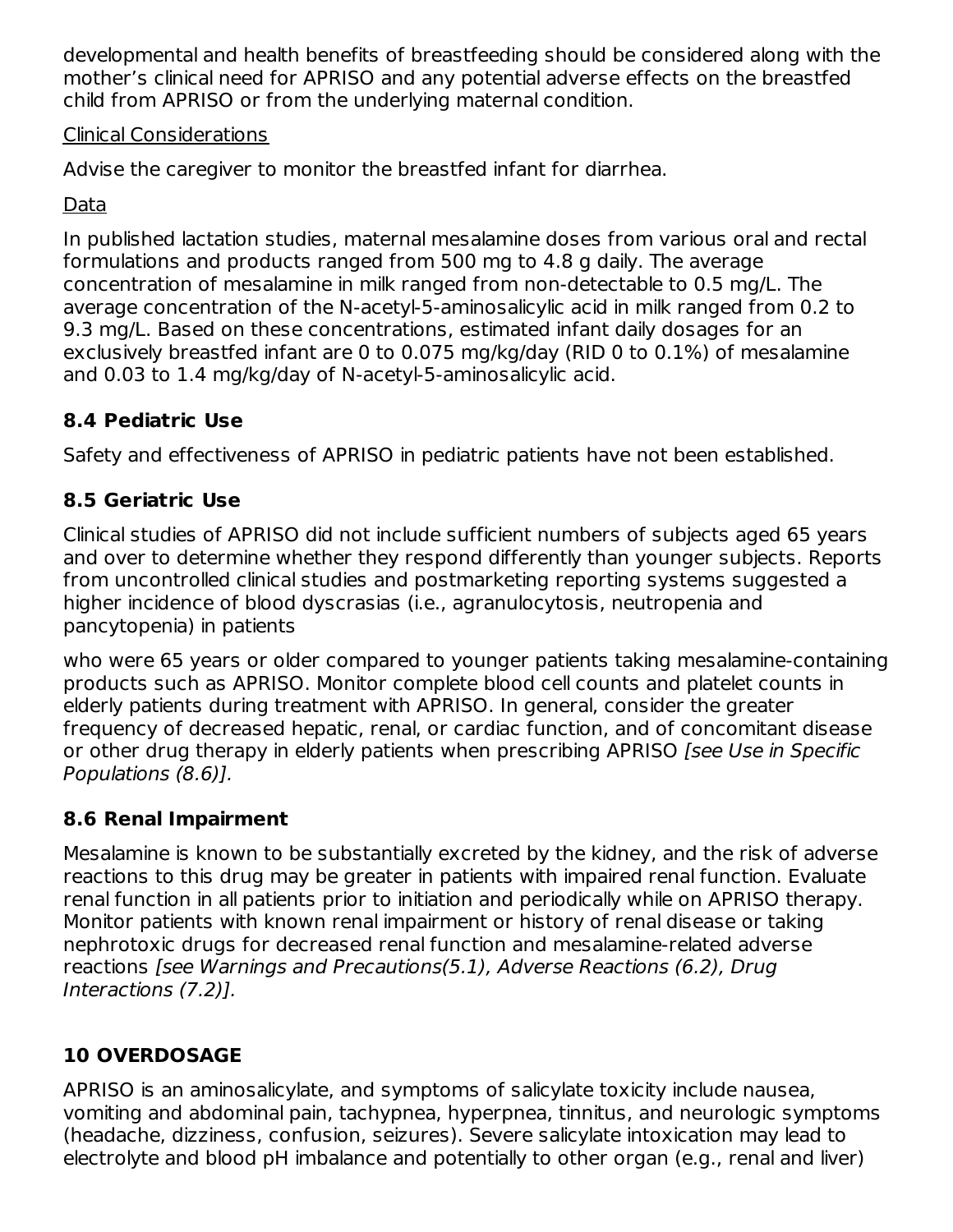damage. There is no specific antidote for mesalamine overdose; however, conventional therapy for salicylate toxicity may be beneficial in the event of acute overdosage and may include gastrointestinal tract decontamination to prevent further absorption. Correct fluid and electrolyte imbalance by the administration of appropriate intravenous therapy and maintain adequate renal function. APRISO is a pH-dependent delayedrelease product and this factor should be considered when treating a suspected overdose.

### **11 DESCRIPTION**

Each APRISO capsule is a delayed- and extended-release dosage form for oral administration. Each capsule contains 0.375 g of mesalamine USP (5-aminosalicylic acid, 5-ASA), an aminosalicylate. The structural formula of mesalamine is:



Molecular Weight: 153.14

Molecular Formula: C<sub>7</sub>H<sub>7</sub>NO<sub>3</sub>

Each APRISO capsule contains granules composed of mesalamine in a polymer matrix with an enteric coating that dissolves at pH 6 and above.

The inactive ingredients of APRISO capsules are: anhydrous citric acid, aspartame, colloidal silicon dioxide, edible black ink, hypromellose, magnesium stearate, methacrylic acid copolymer, microcrystalline cellulose, povidone, simethicone emulsion ethyl acrylate/methyl methacrylate copolymer nonoxynol 100 dispersion, talc, titanium dioxide, triethyl citrate, vanilla flavor.

Each APRISO 0.375 g capsule contains 0.56 mg of phenylalanine.

# **12 CLINICAL PHARMACOLOGY**

# **12.1 Mechanism of Action**

The mechanism of action of mesalamine (5-ASA) is not fully understood, but appears to be a local anti-inflammatory effect on colonic epithelial cells. Mucosal production of arachidonic acid metabolites, both through the cyclooxygenase pathways, i.e., prostanoids, and through the lipoxygenase pathways, i.e., leukotrienes and hydroxyeicosatetraenoic acids, is increased in patients with ulcerative colitis, and it is possible that 5-ASA diminishes inflammation by blocking production of arachidonic acid metabolites.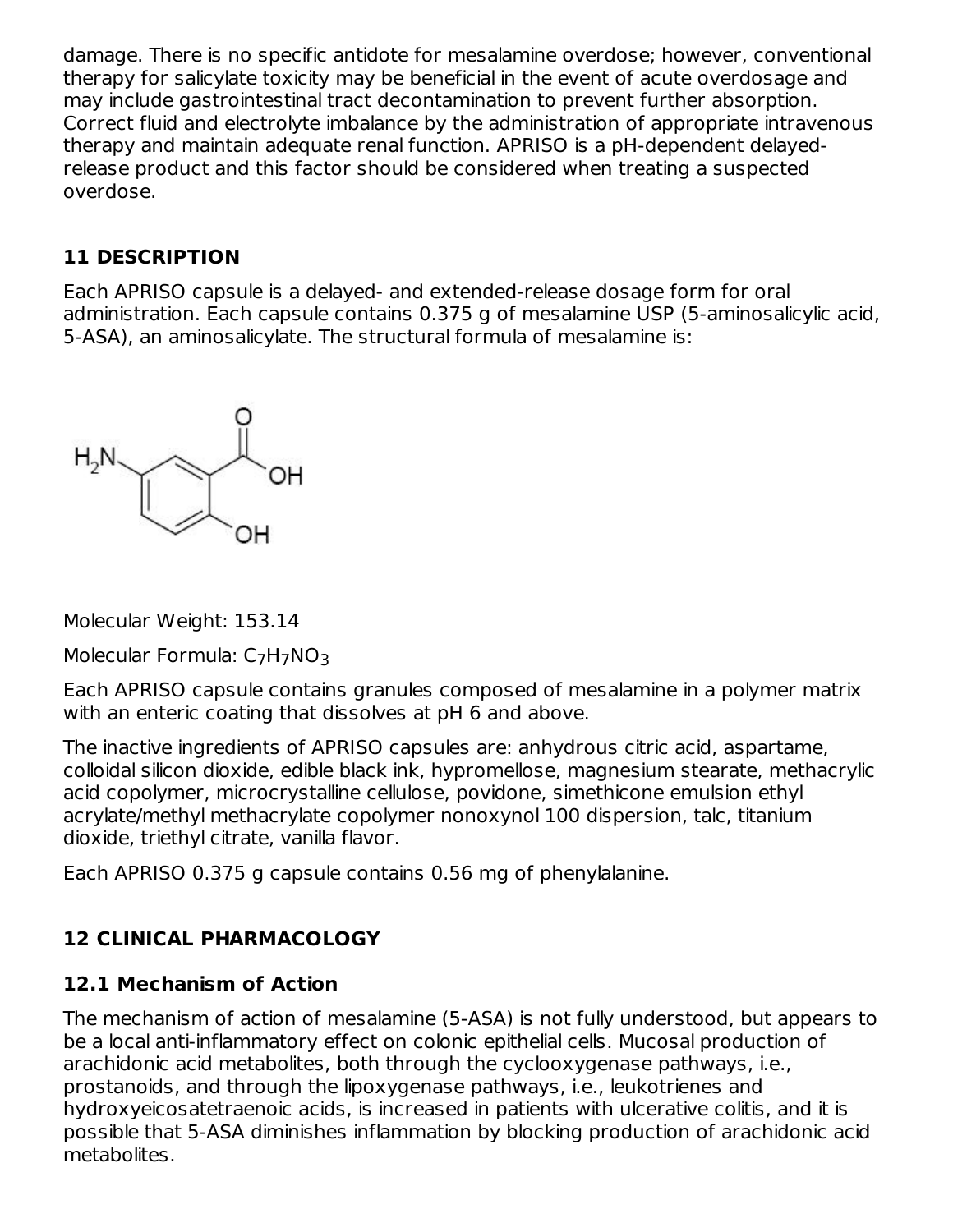### **12.3 Pharmacokinetics**

#### Absorption

The pharmacokinetics of 5-ASA and its metabolite, N-acetyl-5-aminosalicylic acid (N-Ac-5-ASA), were studied after a single and multiple oral doses of 1.5 g APRISO in a crossover study in healthy subjects under fasting conditions. In the multiple-dose period, each subject received APRISO 1.5 g (four 0.375 g capsules) once daily for 7 consecutive days. Steady state was reached on Day 6 of once daily dosing based on trough concentrations.

After single and multiple doses of APRISO, peak plasma concentrations were observed at about 4 hours post-dose. At steady state, moderate increases (1.5-fold and 1.7-fold) in systemic exposure (AUC $_{\rm 0\text{-}24}$ ) to 5-ASA and N-Ac-5-ASA were observed when compared with a single-dose of APRISO.

Pharmacokinetic parameters after a single dose of 1.5 g APRISO and at steady state in healthy subjects under fasting condition are shown in Table 2.

### **Table 2: Single Dose and Multiple Dose Mean (±SD) Plasma Pharmacokinetic Parameters of Mesalamine (5-ASA) and N-Ac-5-ASA After 1.5 g APRISO Administration in Healthy Subjects**

| <b>Mesalamine (5-ASA)</b>          | <b>Single Dose</b><br>$(n=24)$ | Multiple Dose <sup>c</sup><br>$(n=24)$ |
|------------------------------------|--------------------------------|----------------------------------------|
| $AUC_{0-24}$ (mcg*h/mL)            | 11±5                           | 17±6                                   |
| $AUC_{0\text{-inf}}$ (mcg*h/mL)    | $14\pm 5$                      |                                        |
| $C_{\text{max}}$ (mcg/mL)          | $2.1 \pm 1.1$                  | $2.7 \pm 1.1$                          |
| $T_{max}$ (h) a                    | 4(2, 16)                       | 4(2, 8)                                |
| $t_{\frac{1}{2}}$ (h) <sup>b</sup> | 9±7                            | $10\pm8$                               |
| N-Ac-5-ASA                         |                                |                                        |
| $AUC_{0-24}$ (mcg*h/mL)            | 26±6                           | 37±9                                   |
| $AUC_{0\text{-inf}}$ (mcg*h/mL)    | $51 + 23$                      |                                        |
| $C_{\text{max}}$ (mcg/mL)          | $2.8 + 0.8$                    | $3.4 \pm 0.9$                          |
| $T_{\text{max}}$ (h) <sup>a</sup>  | 4(4, 12)                       | 5(2, 8)                                |
|                                    | $12 + 11$                      | $14 + 10$                              |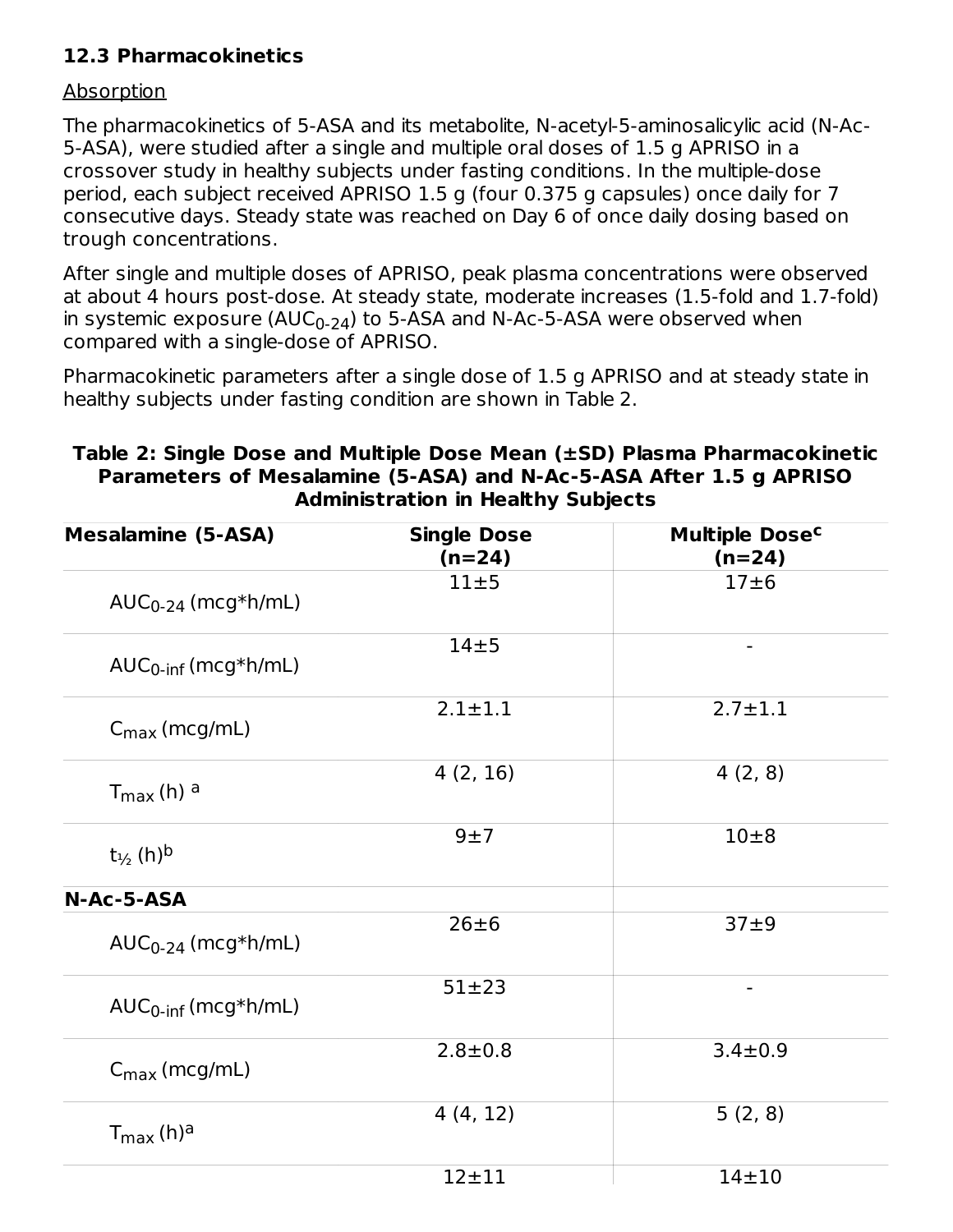$t_{\frac{1}{2}}$  (h)<sup>b</sup>

### <sup>a</sup> Median (range); <sup>b</sup> Harmonic mean (pseudo SD); <sup>c</sup> after 7 days of treatment

In a separate study ( $n=30$ ), it was observed that under fasting conditions about 32%±11% (mean±SD) of the administered dose was systemically absorbed based on the combined cumulative urinary excretion of 5-ASA and N-Ac-5-ASA over 96 hours post-dose.

12±11 14±11 14±11 14±11 14±11 14±11 14±11 14±11 14±11 14±11 14±11 14±11 14±11 14±11 14±11 14±11 14±1

### Food Effects

The effect of a high fat meal intake on absorption of mesalamine granules (the same granules contained in APRISO capsules) was evaluated in 30 healthy subjects. Subjects received 1.6 g of mesalamine granules in sachet (2 x 0.8 g) following an overnight fast or a high fat meal in a crossover study. Under fed conditions, T<sub>max</sub> for both 5-ASA and N‑Ac‑5-ASA was prolonged by 4 and 2 hours, respectively. A high fat meal did not affect  $\mathsf{C}_{\mathsf{max}}$  for 5-ASA, but a 27% increase in the cumulative urinary excretion of 5-ASA was observed with a high fat meal. The overall extent of absorption of N‑Ac-5-ASA was not affected by a high fat meal [see Dosage and Administration (2)].

#### **Distribution**

In an in vitro study, at 2.5 mcg/mL, mesalamine and N-Ac-5-ASA are  $43\pm6\%$  and  $78\pm1\%$ bound, respectively, to plasma proteins. Protein binding of N-Ac-5-ASA does not appear to be concentration dependent at concentrations ranging from 1 to 10 mcg/mL.

#### **Elimination**

#### **Metabolism**

The major metabolite of mesalamine is N-acetyl-5-aminosalicylic acid (N-Ac-5-ASA). It is formed by N-acetyltransferase activity in the liver and intestinal mucosa.

#### Excretion

Following single and multiple doses of APRISO, the mean half-lives were 9 to 10 hours for 5-ASA, and 12 to 14 hours for N-Ac-5-ASA. Of the approximately 32% of the dose absorbed, about 2% of the dose was excreted unchanged in the urine, compared with about 30% of the dose excreted as N-Ac-5-ASA.

#### Drug Interaction Studies

In an in vitro study using human liver microsomes, 5-ASA and its metabolite, N-Ac-5- ASA, were shown not to inhibit the major CYP enzymes evaluated (CYP1A2, CYP2C9, CYP2C19, CYP2D6, and CYP3A4). Therefore, mesalamine and its metabolite are not expected to inhibit the metabolism of other drugs that are substrates of CYP1A2, CYP2C9, CYP2C19, CYP2D6, or CYP3A4.

# **13 NONCLINICAL TOXICOLOGY**

# **13.1 Carcinogenesis, Mutagenesis, Impairment of Fertility**

Dietary mesalamine was not carcinogenic in rats at doses as high as 480 mg/kg/day, or in mice at 2000 mg/kg/day. These doses are about 2.6 and 5.4 times the recommended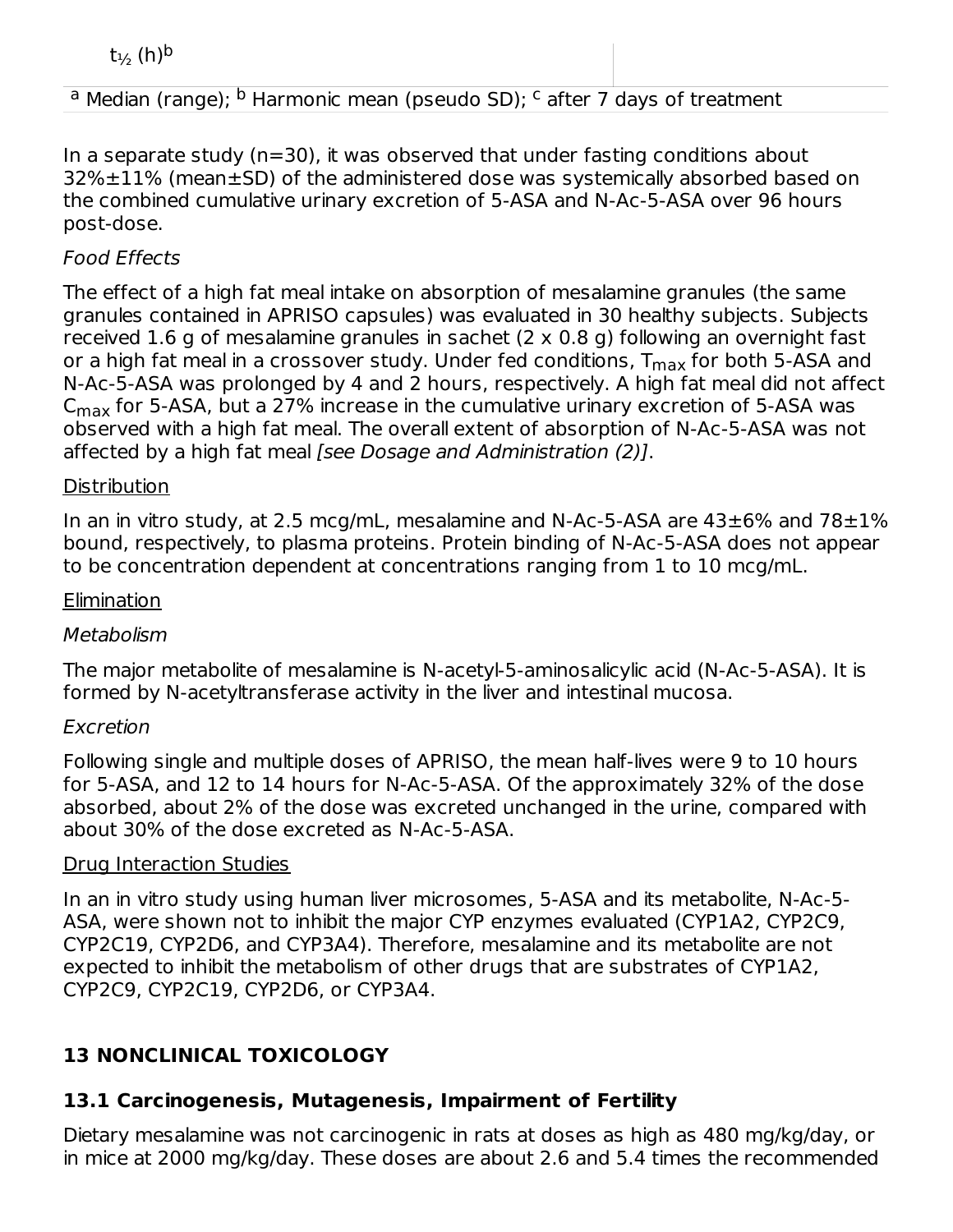human dose of granulated mesalamine capsules of 1.5 g/day (30 mg/kg if 50 kg body weight assumed or  $1110 \text{ mg/m}^2$ ), respectively, based on body surface area.

Mesalamine was negative in the Ames test, the mouse lymphoma cell (L5178Y/TK+/-) forward mutation test, the sister chromatid exchange assay in the Chinese hamster bone marrow test, and the mouse bone marrow micronucleus test.

No effects on fertility or reproductive performance in male and female rats were observed with oral mesalamine doses up to 320 mg/kg (about 1.7 times the recommended human dose based on body surface area).

### **13.2 Animal Toxicology and/or Pharmacology**

### Renal Toxicity

Animal studies with mesalamine (13-week and 26-week oral toxicity studies in rats, and 26-week and 52-week oral toxicity studies in dogs) have shown the kidney to be the major target organ of mesalamine toxicity. Single oral doses of 800 mg/kg (about 2.2 times the recommended human dose, on the basis of body surface area) and 1800 mg/kg (about 9.7 times the recommended human dose, on the basis of body surface area) of mesalamine were lethal to mice and rats, respectively, and resulted in gastrointestinal and renal toxicity. Oral doses of 40 mg/kg/day (about 0.20 times the human dose, on the basis of body surface area) produced minimal to slight tubular injury, and doses of 160 mg/kg/day (about 0.90 times the human dose, on the basis of body surface area) or higher in rats produced renal lesions including tubular degeneration, tubular mineralization, and papillary necrosis. Oral doses of 60 mg/kg/day (about 1.1 times the human dose, on the basis of body surface area) or higher in dogs also produced renal lesions including tubular atrophy, interstitial cell infiltration, chronic nephritis, and papillary necrosis.

# **14 CLINICAL STUDIES**

Two similar, randomized, double-blind, placebo-controlled, multi-center studies were conducted in a total of 562 adult patients in remission from ulcerative colitis. The study populations had a mean age of 46 years (11% age 65 years or older), were 53% female, and were primarily white (92%).

Ulcerative colitis disease activity was assessed using a modified Sutherland Disease Activity Index (DAI), which is a sum of four subscores based on stool frequency, rectal bleeding, mucosal appearance on endoscopy, and physician's rating of disease activity. Each subscore can range from 0 to 3, for a total possible DAI score of 12.

At baseline, approximately 80% of patients had a total DAI score of 0 or 1.0. Patients were randomized 2:1 to receive either APRISO 1.5 g or placebo once daily in the morning for six months. Patients were assessed at baseline, 1 month, 3 months, and 6 months in the clinic, with endoscopy performed at baseline, at end of study, or if clinical symptoms developed. Relapse was defined as a rectal bleeding subscale score of 1 or more and a mucosal appearance subscale score of 2 or more using the DAI. The analysis of the intent-to-treat population was a comparison of the proportions of patients who remained relapse-free at the end of six months of treatment. For the table below (Table 3) all patients who prematurely withdrew from the study for any reason were counted as relapses.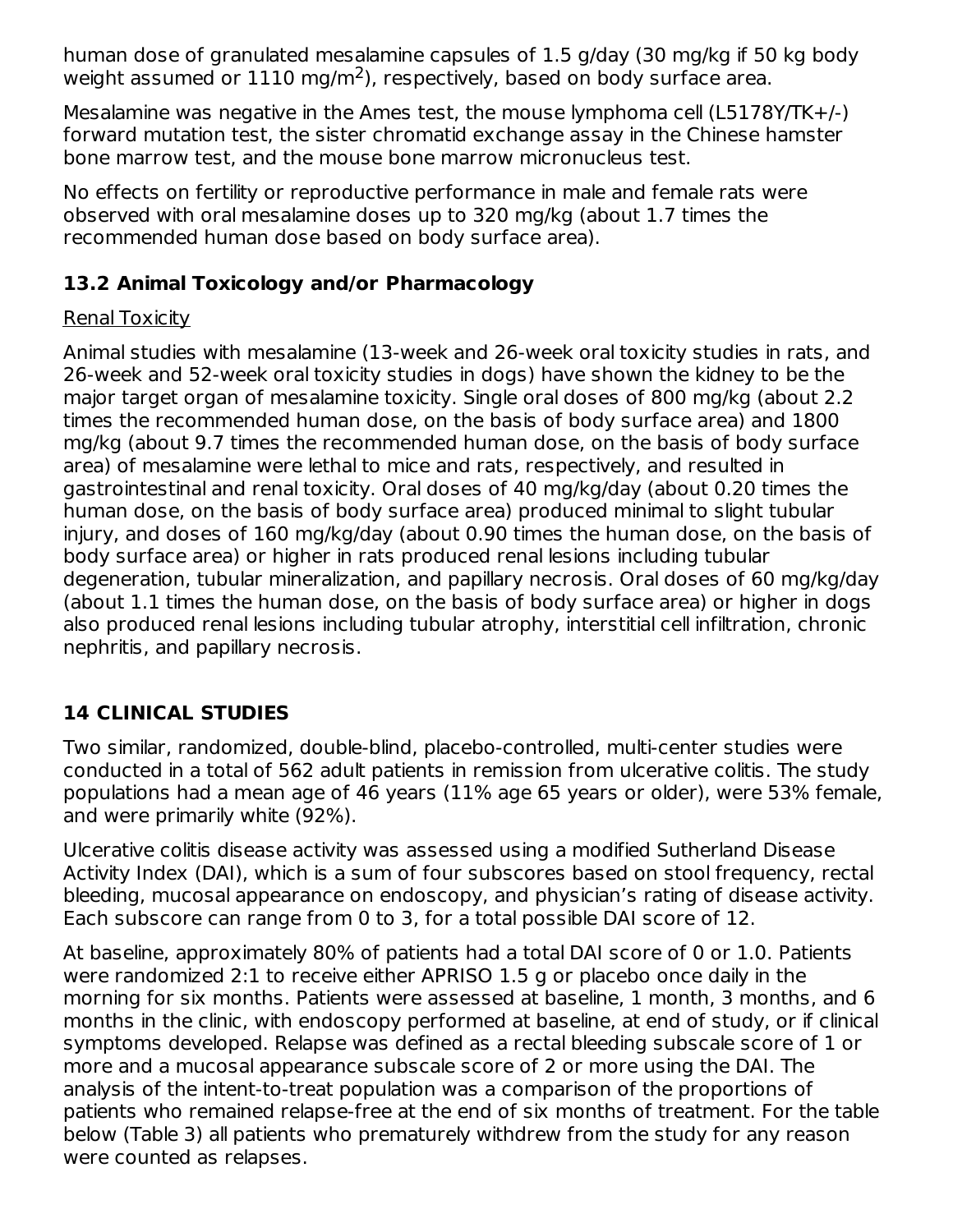In both studies, the proportion of patients who remained relapse-free at six months was greater for APRISO than for placebo.

#### **Table 3: Percentage of Ulcerative Colitis Patients Relapse-Free Through 6 \* Months in APRISO Maintenance Studies**

|         | <b>APRISO</b><br>$1.5$ g once<br>daily<br>$%$ (# no<br>relapse/N) | <b>Placebo</b><br>$%$ (# no<br>relapse/N) | <b>Difference</b><br>(95% C.I.) | <b>P-value</b> |
|---------|-------------------------------------------------------------------|-------------------------------------------|---------------------------------|----------------|
| Study 1 | 68% (143/209)                                                     | 51% (49/96)                               | 17% (5.5, 29.2)                 | < 0.001        |
| Study 2 | 71% (117/164)                                                     | 59% (55/93)                               | 12% (0, 24.5)                   | 0.046          |

\* Relapse counted as rectal bleeding score ≥1 and mucosal appearance score ≥2, or premature withdrawal from study.

Examination of gender subgroups did not identify difference in response to APRISO among these subgroups. There were too few elderly and too few African-American patients to adequately assess difference in effects in those populations.

The use of APRISO for treating ulcerative colitis beyond six months has not been evaluated in controlled clinical trials.

### **16 HOW SUPPLIED/STORAGE AND HANDLING**

APRISO extended-release capsules are available as light blue opaque hard gelatin capsules containing 0.375 g mesalamine in a light blue opaque gelatin capsule with the letters "G" and "M" imprinted on either side of a black band and are available in bottles of 120 capsules (NDC 65649-103-02).

#### Storage:

Store at 20° to 25°C (68° to 77°F); excursions permitted between 15° and 30°C (59° and 86°F) [see USP Controlled Room Temperature].

# **17 PATIENT COUNSELING INFORMATION**

### Administration

Instruct patients:

- Swallow the capsules whole. Do not cut, break, crush or chew the capsules.
- Avoid co-administration of APRISO with antacids.
- Drink an adequate amount of fluids.
- APRISO capsules can be taken without regard to meals [see Dosage and Administration (2)].

### Renal Impairment

Inform patients that APRISO may decrease their renal function, especially if they have known renal impairment or are taking nephrotoxic drugs, including NSAIDs, and periodic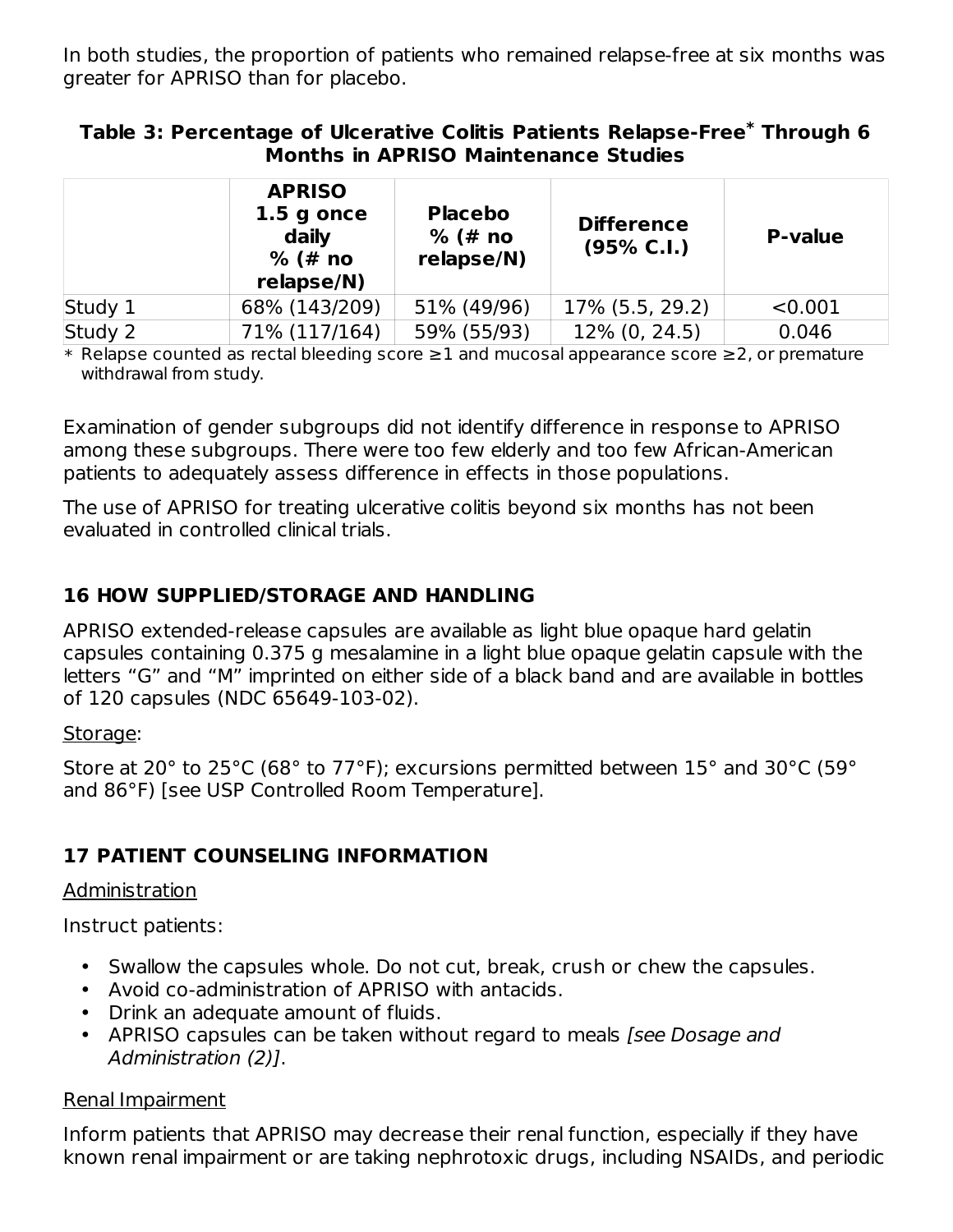monitoring of renal function will be performed while they are on therapy. Advise patients to complete all blood tests ordered by their healthcare provider [see Warnings and Precautions (5.1), Drug Interactions (7.2)].

### Mesalamine-Induced Acute Intolerance Syndrome and Other Hypersensitivity Reactions

Inform patients of the signs and symptoms of hypersensitivity reactions. Instruct patients to stop taking APRISO and report to their healthcare provider if they experience new or worsening symptoms of Acute Intolerance Syndrome (cramping, abdominal pain, bloody diarrhea, fever, headache, and rash) or other symptoms suggestive of mesalamine-induced hypersensitivity [see Warnings and Precautions (5.2, 5.3)].

#### Hepatic Failure

Inform patients with known liver disease of the signs and symptoms of worsening liver function and advise them to report to their healthcare provider if they experience such signs or symptoms [see Warnings and Precautions (5.4)].

#### Severe Cutaneous Adverse Reactions

Inform patients of the signs and symptoms of severe cutaneous adverse reactions. Instruct patients to stop taking APRISO and report to their healthcare provider at first appearance of a severe cutaneous adverse reaction or other sign of hypersensitivity [see Warnings and Precautions (5.5)].

#### **Photosensitivity**

Advise patients with pre-existing skin conditions to avoid sun exposure, wear protective clothing, and use

a broad-spectrum sunscreen when outdoors [see Warnings and Precautions (5.6)].

### **Nephrolithiasis**

Instruct patients to drink an adequate amount of fluids during treatment in order to minimize the risk of kidney stone formation and to contact their healthcare provider if they experience signs or symptoms of a kidney stone (e.g., severe side or back pain, blood in the urine) [see Warnings and Precautions (5.7)].

### Patients with Phenylketonuria

Inform patients with phenylketonuria (PKU) or their caregivers that each APRISO capsule contains aspartame equivalent to 0.56 mg of phenylalanine, so that the recommended adult dosing provides an equivalent of 2.24 mg of phenylalanine per day [see Warnings] and Precautions (5.8)].

#### Blood Disorders

Inform elderly patients and those taking azathioprine or 6-mercaptopurine of the risk for blood disorders and the need for periodic monitoring of complete blood cell counts and platelet counts while on therapy. Advise patients to complete all blood tests ordered by their healthcare provider [see Drug Interactions (7.3), Use in Specific Populations (8.5)].

### **Distributed by:**

Salix Pharmaceuticals, a division of Bausch Health US, LLC Bridgewater, NJ 08807 USA